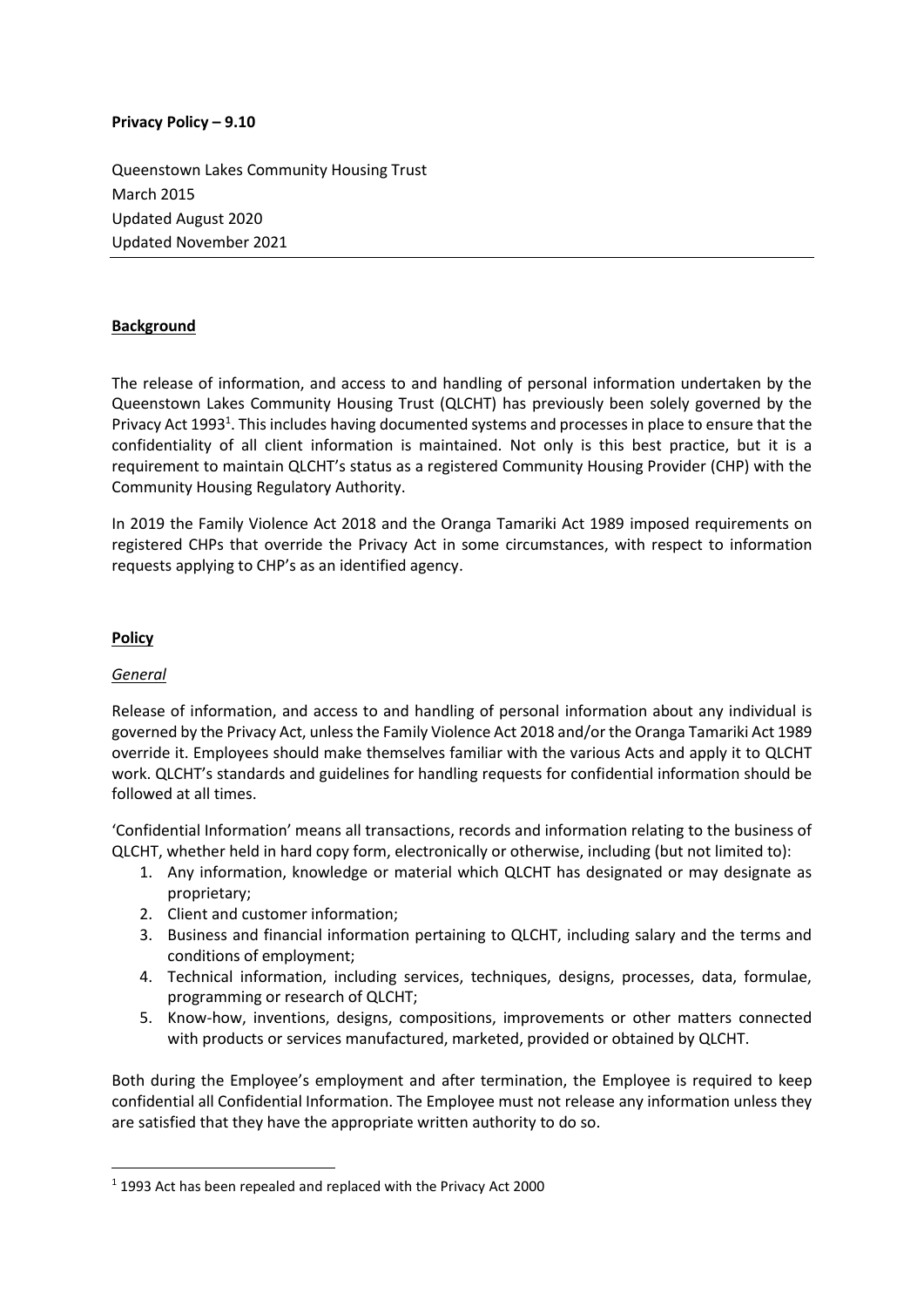## *Privacy Principles*

There are 13 Information Privacy Principles (IPPs) at the core of the Privacy Act. These IPPs set out how agencies are to:

- Collect personal information,
- Store personal information,
- Provide access to and correct personal information,
- Use and disclose personal information,
- Only keep personal information for as long as necessary, and
- Use unique identifiers.

QLCHT will adhere to the principles of the Privacy Act.

## *Collecting information*

The personal information QLCHT collects may include a person's name, date of birth, addresses, email address, telephone numbers, gender, financial information and any other information provided in connection with, or specifically related to their communications with or, use of our services or facilities.

1. We may collect personal information as set out below:

When a person, or someone acting on their behalf:

- a. applies for housing with us,
- b. applies for employment with us,
- c. corresponds with us, whether in person, by letter, phone, text, email, instant messages or other means of electronic communication,
- d. completes and submits forms we provide for applications for housing or other authorisations or for the use of any of our services or facilities, including signing up for and using our online services,
- e. uses any of our services or facilities,
- f. subscribes to any of our newsletter or update services, and/or
- g. follows or posts comments in response to our social media or other facilities such as Facebook.
- 2. We may collect personal information from other organisations, entities or persons, such as:
	- a. Ministry of Social Development,
	- b. Ministry of Housing and Urban Development,
	- c. Support agencies, and
	- d. The New Zealand Police, credit reporting agencies and other organisations, entities and persons where a person has expressly authorised them to provide us with information.
- 3. We may keep a record of any information that we acquire.
- 4. We may monitor and record phone calls made to or by us for quality control or staff training purposes. If a call we make is to be monitored and recorded, the other party will be informed of this at the time of the call.
- 5. We may use technology solutions such as "cookies" on our website to provide visitors with better access to tailored information and services on the website and to better serve them when they return.
- 6. Our internet service providers may also make a record of visitors and log information for statistical purposes. This information is only analysed on a bulk basis for broad demographic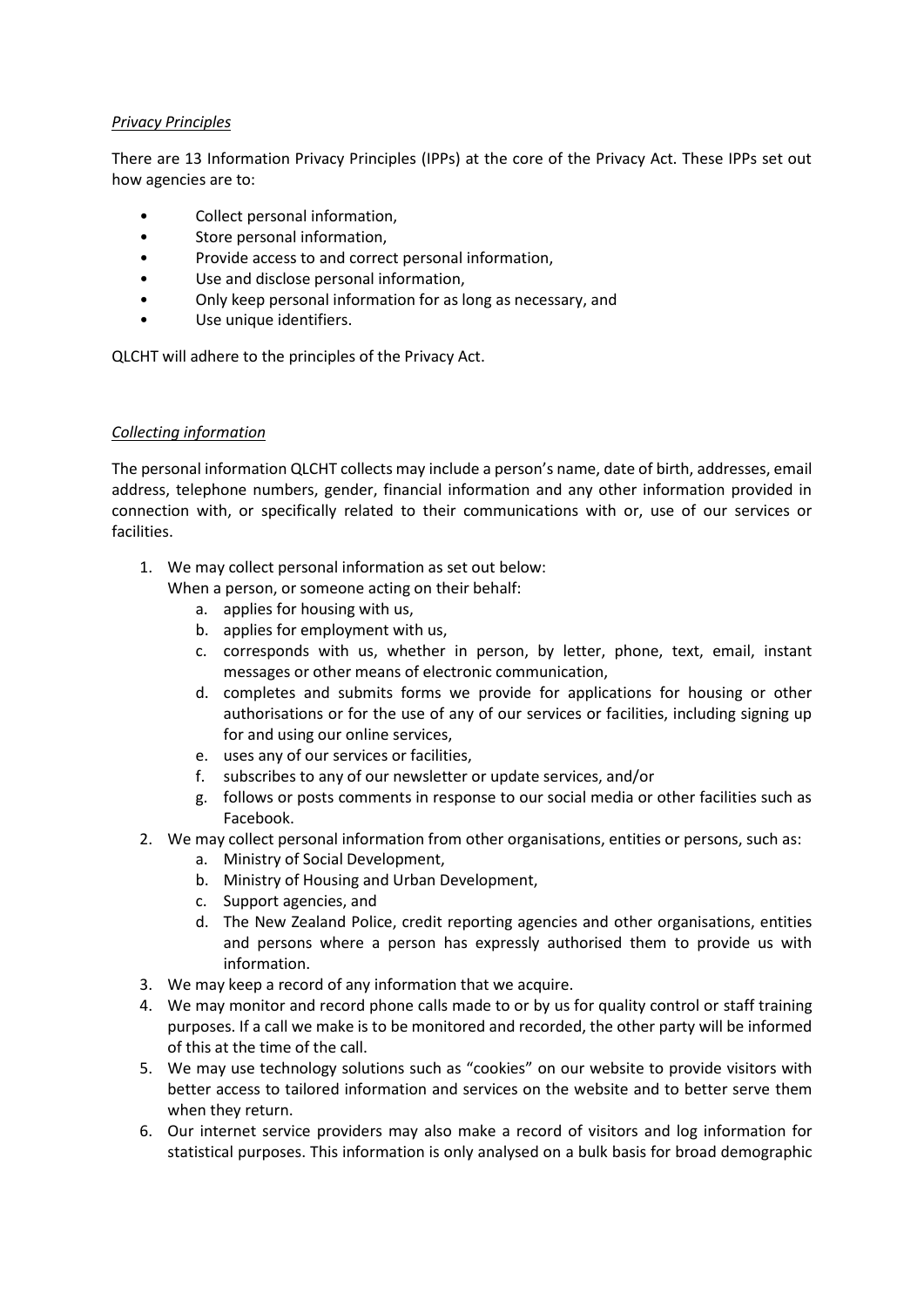content. Individual use is not analysed. We do not attempt to identify users or their browsing activities unless they choose to give us personal information while using our website.

### *Using information*

The personal information that we collect may be used for any of the following purposes:

- 1. To provide people with services or facilities.
- 2. To positively confirm a person's identity, to avoid inappropriate release or use of information.
- 3. To respond to correspondence or to provide information a person has requested.
- 4. To process an application for housing.
- 5. To process an application to use or to register for any of our services or facilities.
- 6. To process payments received by, or made by QLCHT,
- 7. To respond to requests, enquiries or feedback, or for customer care related activities.
- 8. To provide information about our events, news, services or facilities, or the events, news, services or facilities of QLCHT that we consider may be of interest to the recipient.
- 9. To comply with relevant laws and regulations.
- 10. To carry out activities connected with the running of our business or operations such as personnel training, or testing and maintenance of computer and other systems.
- 11. For any specific purpose, which we notify at the time the personal information is collected.
- 12. For general administrative and business purposes.

### *Sharing information*

We may disclose personal information to:

- 1. Any person engaged by QLCHT to provide products or services on our behalf, where a person's personal information is necessary for the provision of those products or services.
- 2. QLCHT employees and Board members, in order to assist with the functions and services that we provide.
- 3. A third party if we are required to do so under any laws or regulations, or in the course of legal proceedings or other investigations. This may include sharing CCTV footage with the New Zealand Police or other public-sector agencies where criminal activity is reported or suspected. The New Zealand Police may also access feeds from certain CCTV cameras from time to time, for law enforcement, investigation and emergency response purposes.
- 4. Any person we are authorised to disclose personal information to.
- 5. Any person, if that information is held in a public register, e.g. information held on property files or the rating information database.

# *Failure to provide personal information*

If someone does not provide us with all of the personal information that we request, we may not be able to adequately respond to their correspondence, process any applications they have submitted, provide the services or facilities they have requested, process payments or otherwise deal with any requests or enquiries they have submitted.

In some circumstances, failure to provide information when requested may be unlawful, and/ or result in legal consequences. These circumstances and the potential consequences will be explained when personal information is collected.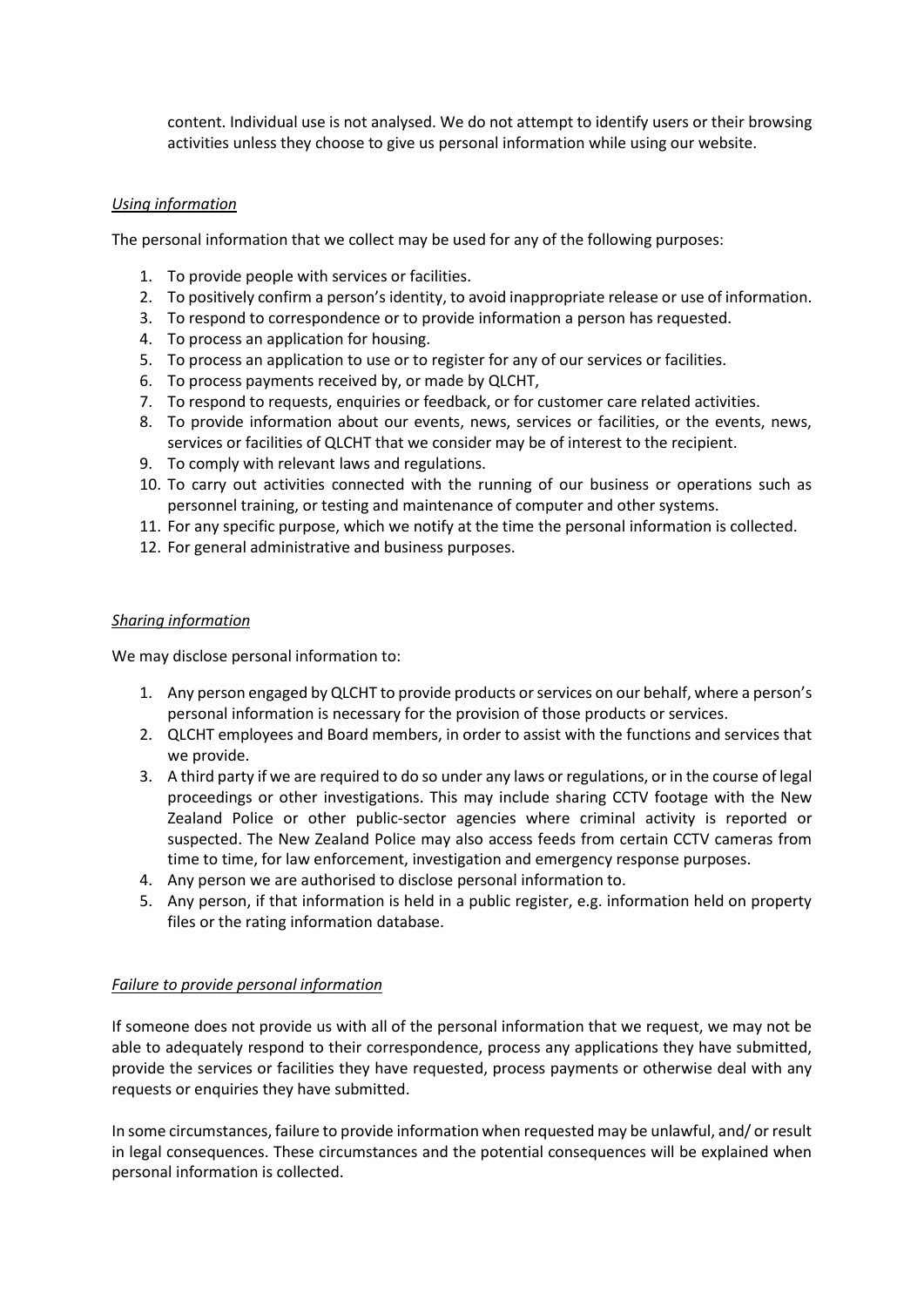### *Security and accuracy*

We take reasonable steps to ensure personal information is:

- 1. Protected against loss, damage, misuse and unauthorised access. We restrict access to personal information to those individuals who need access to this information in order to assist us in performing our duties and obligations, and
- 2. Accurate, up to date, complete, relevant, and not misleading.

### *Breach of Privacy*

- 1. In the event of a breach of the Privacy Act, the person who causes or discovers a breach must as soon as practicable report the breach to the Executive Officer(EO), who will then report the breach to the Board.
- **2.** Where the privacy breach is also an Internet security incident, the breach must also be reported to the Queenstown Lakes District Council who oversees QLCHT's cyber security.
- 3. The EO must determine whether the privacy breach is a notifiable privacy breach. Factors that may be relevant to this determination include the sensitivity of the personal information involved, nature of the harm that may be caused, whether the information was protected by security measures, the distribution of the information and the nature of the recipient, and the ability to contain the breach or its consequences. It should also be noted that the test for emotional harm is subjective, and so consideration should be given to the particular sensitivities of the data subject(s) affected.
- 4. Where the EO has determined that the privacy breach is a notifiable privacy breach, the EO must prepare a notification to the Privacy Commissioner, or any other relevant regulator, and the data subjects affected.
- 5. Privacy breach notifications must be made to the Privacy Commissioner and data subjects affected as soon as practicable after QLCHT has become aware of the privacy breach.

### *Holding personal information*

We may retain all personal information that we collect (on both our active systems and our archive systems), for as long as administratively necessary.

### *Accessing and correcting personal information*

Anyone may request confirmation whether we hold any personal information about them and may request access to their personal information that we hold by emailing us at [admin@qlcht.org.nz](mailto:admin@qlcht.org.nz) or otherwise contacting us, at the addresses provided below. Once we have verified their identity we will provide them with such confirmation and access unless one of the grounds for refusal to do so under the Privacy Act applies.

Anyone may request that the personal information we hold about them be corrected by emailing us a[t admin@qlcht.org.nz.](mailto:admin@qlcht.org.nz) If we agree that their personal information is to be corrected, we will provide them with an amended record of their personal information if requested.

A person's rights of access to and correction of any personal information we hold about them is subject to the procedures set out in the Privacy Act.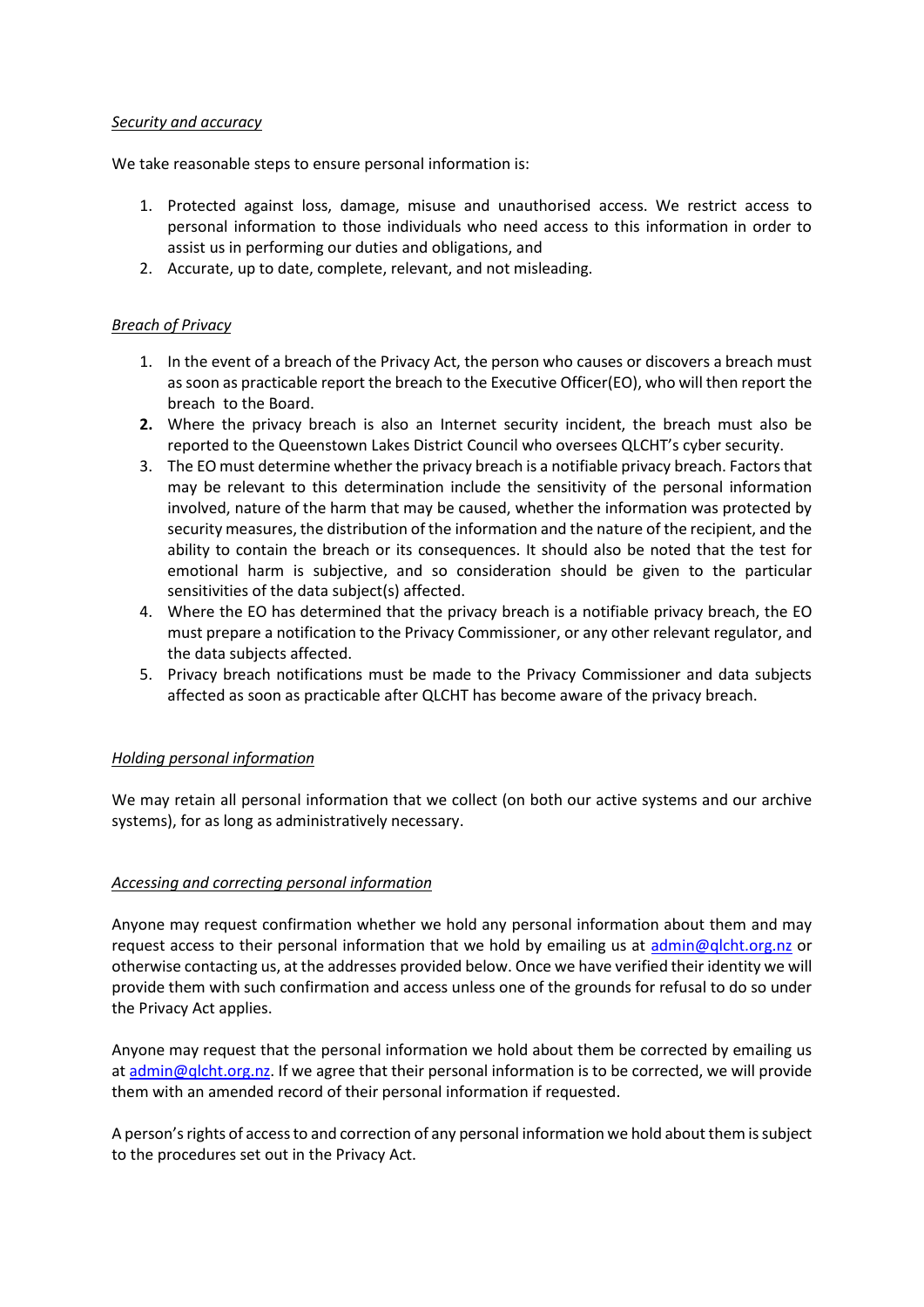## *Family Violence Act 2018*

The Family Violence Act lists those agencies and social services practitioners, including registered CHPs to whom the information sharing provisions apply.

A registered CHP must consider sharing information if:

- It receives a request for information from another agency or social services practitioner to whom the Act applies; or
- It believes that sharing the information with another agency or person to whom the Act applies may protect a victim from family violence.

The information can only be shared, whether in response to a request or spontaneously, for three purposes.

- To help ensure that a victim will be protected from family violence.
- To make or contribute to, a family risk or needs assessment.
- To make, or contribute to, or carry out a decision or plan related to, arising from, or responding to family violence.

It is not mandatory to share the information, but the registered CHP has a legal duty to consider sharing in the circumstances outlined above.

Most of the Principles of the Privacy Act still apply when information is shared under the Family Violence Act. That is, information that is shared must be relevant, consent should be obtained if safe and practicable, and people should do their best to ensure the information is accurate and record their decision on sharing the information.

### *Oranga Tamariki Act 1989*

The Oranga Tamariki Act requires that every agency within the meaning of Section 21, Privacy Act, which includes registered CHPs:

- 1. Must on request supply to:
	- Chief Executive, Oranga Tamariki, or
	- Care and Protection Co-ordinator, Oranga Tamariki, or
	- A Police Constable.

Any information held by an agency that may relate to or affect the safety or well-being of a child or young person if the information is:

- Required to determine whether a child or young person is in need of care or protection or assistance under the relevant legislation,
- Required of the purposes of any proceedings under the relevant legislation.
- 2. May share information with another person or agency (either spontaneously or on request), if they reasonably believe that disclosing the information will assist the other person or agency to:
	- Prevent or reduce the risk of a person under 18 years being subject to harm, illtreatment, abuse, neglect, or deprivation,